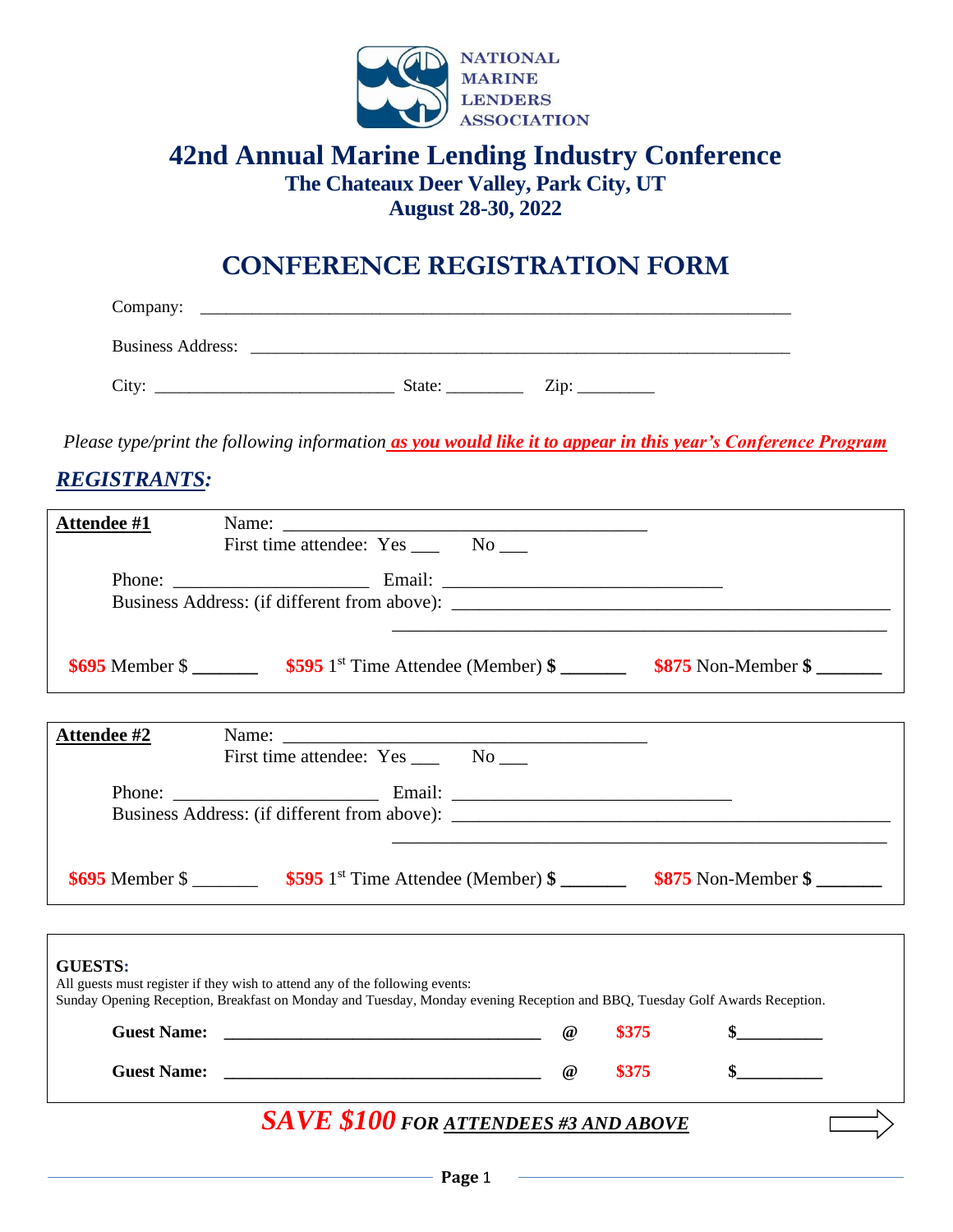| Attendee #3                 | the control of the control of the control of the control of the control of the control of the control of the control of the control of the control of the control of the control of the control of the control of the control |                        |                             |
|-----------------------------|-------------------------------------------------------------------------------------------------------------------------------------------------------------------------------------------------------------------------------|------------------------|-----------------------------|
|                             |                                                                                                                                                                                                                               |                        |                             |
|                             |                                                                                                                                                                                                                               |                        |                             |
|                             |                                                                                                                                                                                                                               |                        |                             |
|                             |                                                                                                                                                                                                                               |                        |                             |
|                             | $$595$ \$                                                                                                                                                                                                                     | $$775$ \$              |                             |
|                             | Member #3 -or- 1st Time Conference Attendee #3 Non-Member Attendee #3                                                                                                                                                         |                        |                             |
|                             |                                                                                                                                                                                                                               |                        |                             |
| <u>Attendee #4</u>          |                                                                                                                                                                                                                               |                        |                             |
|                             |                                                                                                                                                                                                                               |                        |                             |
|                             |                                                                                                                                                                                                                               |                        |                             |
|                             |                                                                                                                                                                                                                               |                        |                             |
|                             |                                                                                                                                                                                                                               |                        |                             |
|                             | $$595$ \$<br>Nember #4 -or- 1st Time Conference Attendee #4<br>Member #4 -or- 1st Time Conference Attendee #4                                                                                                                 | $$775$ \$              |                             |
|                             |                                                                                                                                                                                                                               |                        |                             |
| <u>Attendee #5</u>          |                                                                                                                                                                                                                               |                        |                             |
|                             |                                                                                                                                                                                                                               |                        |                             |
|                             |                                                                                                                                                                                                                               |                        |                             |
|                             | Business Address: (if different from above):                                                                                                                                                                                  |                        |                             |
|                             |                                                                                                                                                                                                                               |                        |                             |
|                             | $$595$ \$                                                                                                                                                                                                                     | $$775$ \$              |                             |
|                             | Member #5 -or- 1st Time Conference Attendee #5                                                                                                                                                                                | Non-Member Attendee #5 |                             |
|                             |                                                                                                                                                                                                                               |                        |                             |
|                             |                                                                                                                                                                                                                               |                        |                             |
|                             |                                                                                                                                                                                                                               |                        |                             |
| <b>REGISTRANTION RECAP:</b> |                                                                                                                                                                                                                               | #                      | <b>TOTAL</b>                |
|                             | <b>MEMBER ATTENDEES 1 &amp; 2</b>                                                                                                                                                                                             | $@$ \$695 =            | $\frac{\text{S}}{\text{S}}$ |
|                             | <b>MEMBER ATTENDEE #3+ DISCOUNT</b>                                                                                                                                                                                           | $@$ \$595 =            | $\frac{\text{S}}{\text{S}}$ |
|                             | MEMBER 1ST TIME ATTENDEE DISCOUNT                                                                                                                                                                                             | $@$ \$595 =            |                             |
|                             |                                                                                                                                                                                                                               |                        |                             |
|                             | NON-MEMBER ATTENDEES 1 & 2                                                                                                                                                                                                    | $@$ \$875 =            | $\frac{\text{S}}{\text{S}}$ |
|                             | NON-MEMBER ATTENDEE #3+ w/DISCOUNT                                                                                                                                                                                            | $@$775 =$              |                             |
|                             |                                                                                                                                                                                                                               |                        |                             |
| <b>GUESTS</b>               |                                                                                                                                                                                                                               | $@$375 =$              | $\mathbb{S}$                |
|                             |                                                                                                                                                                                                                               |                        |                             |
|                             |                                                                                                                                                                                                                               | $\mathbf{\$}$          |                             |
|                             | <b>ATTENDEE REGISTRATION TOTAL</b>                                                                                                                                                                                            |                        |                             |

**Move this total to page 5**

*Cancellation Policy*

**No refunds will be given for cancellations received after August 10th.**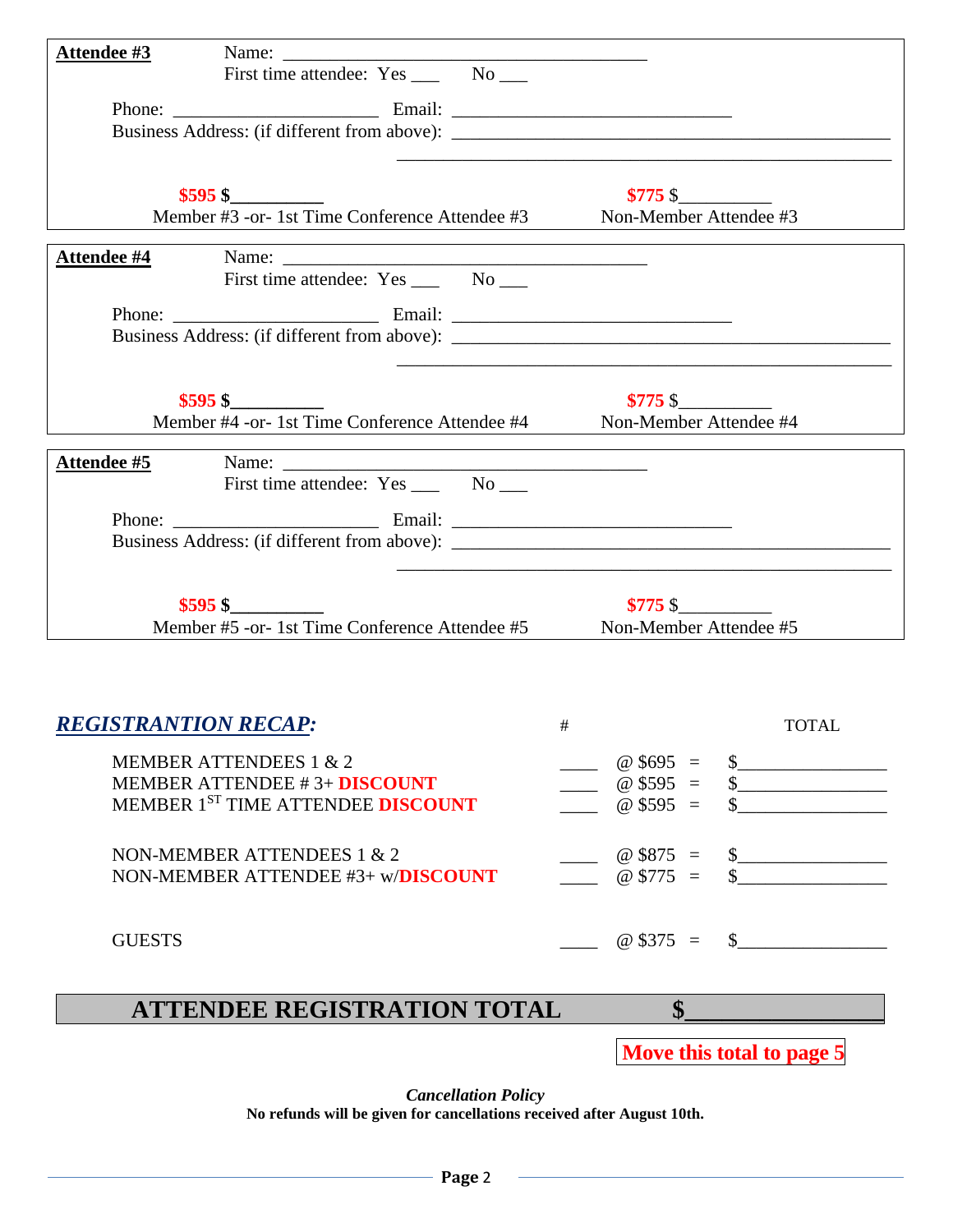### *NMLA GOLF TOURNAMENT*



This year's tournament will be held on **Tuesday, August 30, 2022** at **[Canyons Golf](https://www.parkcitymountain.com/explore-the-resort/activities/golf.aspx)** located approximately 7 miles (13 mins) from the Chateaux.

The Shotgun start will be at 12:30 p.m. and the awards ceremony and reception will take place immediately following our tournament at the Canyons Resort. More details will be furnished with your golf packages.

Planning to play an extra round or two during your stay? **Tee times may be made up to one month in advance**; simply call the golf course clubhouse at 435- 615-4728 or [CLICK HERE](https://canyons.quick18.com/teetimes/searchmatrix?INTCMP=PC_BOOKING_GOLF) to make a tee time online.

# **NMLA TOURNAMENT**

**\$225.00 includes your greens fee, a golf shirt (\*), golf cart, range balls, a box lunch, refreshments/snacks on the course, prizes and post-tournament reception.**

**(\*) see next page for additionalshirts**

Please include your **current handicap** or the **average of your last three scores** in order to complete the pairings. Beginners should just write "beginner" under the handicap section. Golf pairings will be randomly determined and made available during Sunday evening's Opening Reception.

**Company**: \_\_\_\_\_\_\_\_\_\_\_\_\_\_\_\_\_\_\_\_\_\_\_\_\_\_\_\_\_\_\_\_\_\_\_\_\_\_\_ **Contact: \_\_\_\_\_\_\_\_\_\_\_\_\_\_\_\_\_\_\_\_\_\_\_\_\_\_ Email: \_\_\_\_\_\_\_\_\_\_\_\_\_\_\_\_\_\_\_\_\_\_\_\_\_\_\_**

| <b>PLAYER NAME</b> | <b>TELEPHONE TEXT#</b> | <b>HANDICAP/</b><br><b>AVG SCORE</b> | <b>SHIRT</b><br><b>SIZE</b> -<br>indicate<br>Men's or<br>Ladies<br>S, M, L,<br>XL, XXL |
|--------------------|------------------------|--------------------------------------|----------------------------------------------------------------------------------------|
| $\blacksquare$ 1.  |                        |                                      |                                                                                        |
| 2.                 |                        |                                      |                                                                                        |
| 3.                 |                        |                                      |                                                                                        |
| 4.                 |                        |                                      |                                                                                        |
| 5.                 |                        |                                      |                                                                                        |

 $\textbf{TOTAL} \# \textbf{OF PLAYERS}$   $\textbf{X $225}$  =

**Move this total to page 5**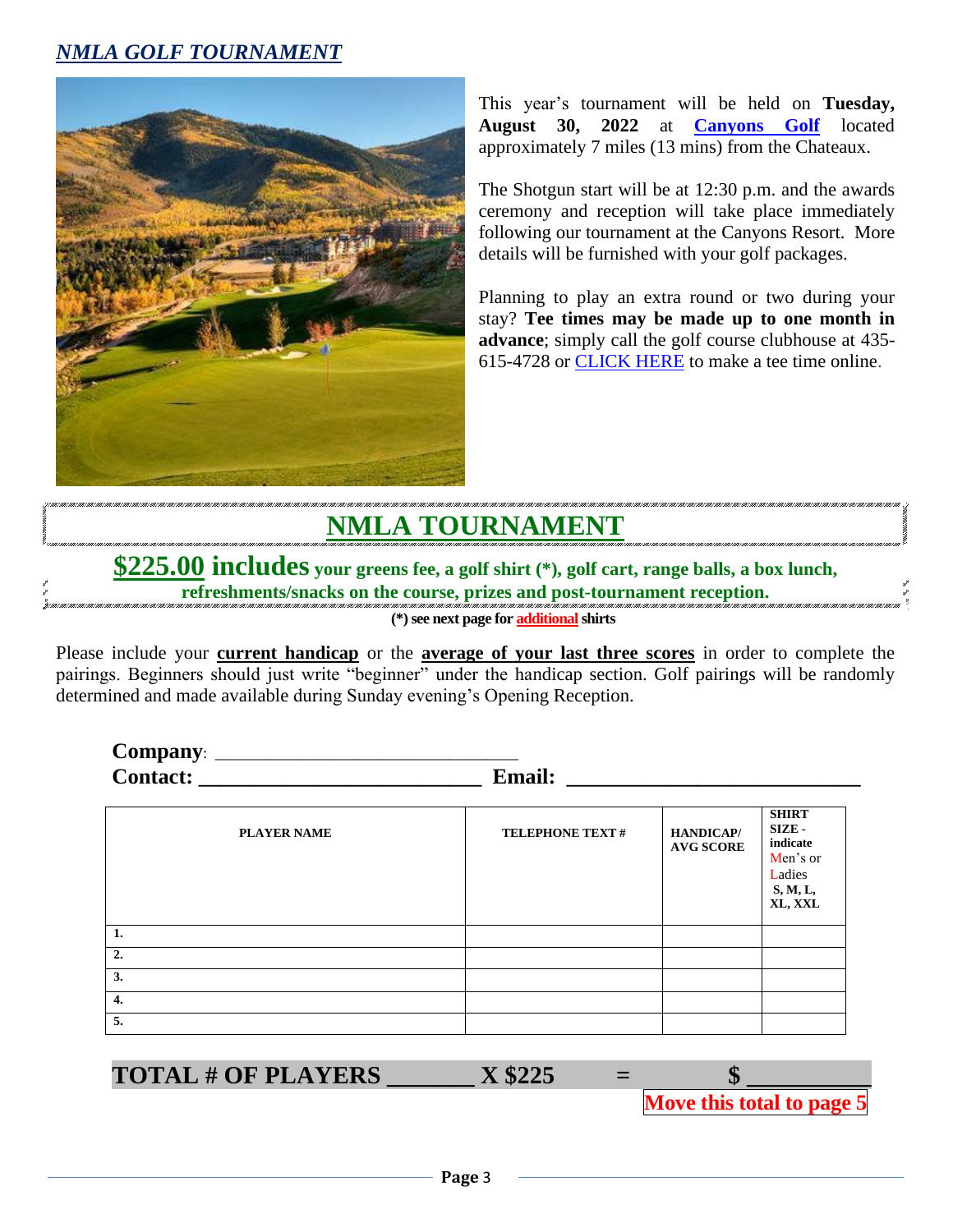#### *ADDITIONAL GOLF SHIRTS w/ NMLA LOGO – Available to ALL!!*

(Color may differ)



Please indicate for whom purchased and size (indicate Men's S, M, L, XL or XXL / Ladies S, M, L, XL).

| <b>For Whom Purchased</b> | <b>SHIRT</b><br><b>SIZE</b><br>( $M$ or $L/$<br>$\begin{array}{l} \textbf{S}, \textbf{M}, \textbf{L}, \textbf{XL},\\ \textbf{XXL}) \end{array}$ |
|---------------------------|-------------------------------------------------------------------------------------------------------------------------------------------------|
|                           |                                                                                                                                                 |
|                           |                                                                                                                                                 |
|                           |                                                                                                                                                 |

**TOTAL # OF ADDITIONAL SHIRTS \_\_\_\_\_\_\_\_ 55.00 each = \\$** 

 **Move this total to page 5**

## **REQUEST FOR GOLF BAG ACCESSORIES**

We would greatly appreciate your donation of promotional "goodies" for our golfers (golf balls, tees, markers, towels, etc.).



If you'd like **to donate some items** for this year's golf bag, please contact Jackie Forese at 516-810-3796 [\(jbf1975@msn.com\)](mailto:jbf1975@msn.com). For questions about the tournament, please contact Mike Bryant at 949-475-0760 (tfcmbryant@gmail.com).